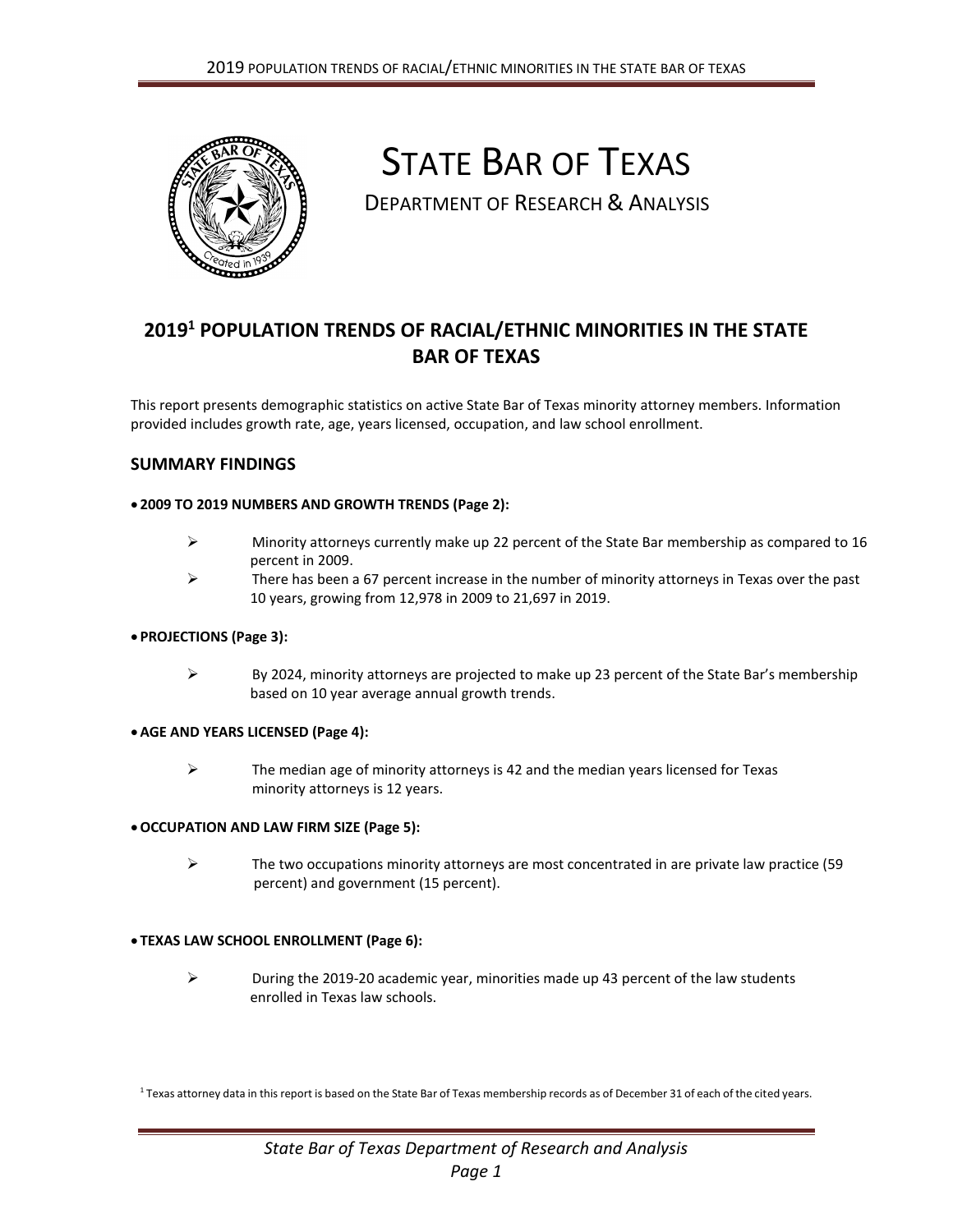#### **2009 TO 2019 NUMBERS AND GROWTH TRENDS**

Racial/ethnic minority attorneys numbered 21,697 in 2019, comprising 22 percent of the State Bar membership. Of these, 9,812 were Hispanic/Latino, 5,677 were Black/African-American, 3,708 were Asian/Pacific Islander, and 350 were American Indian/Alaska Native. In addition, there were 1,253 attorneys who identified themselves as Other Race/Ethnicity, and 897 attorneys who identified themselves as two or more races. White attorneys numbered 78,588.

|                                       | 2009   |         | 2019    |         |         |
|---------------------------------------|--------|---------|---------|---------|---------|
|                                       |        |         |         |         | 10-Year |
|                                       |        |         |         |         | Percent |
| Race/Ethnicity                        | Total  | Percent | Total   | Percent | Change  |
| <b>Total Racial/Ethnic Minorities</b> | 12,978 | 16.0%   | 21,697  | 21.6%   | 67%     |
| Black/African-American                | 3,627  | 4.5%    | 5,677   | 5.7%    | 57%     |
| Hispanic/Latino                       | 6,074  | 7.5%    | 9,812   | 9.8%    | 62%     |
| Asian/Pacific Islander                | 1,908  | 2.4%    | 3,708   | 3.7%    | 94%     |
| American Indian/Alaska Native         | 254    | 0.3%    | 350     | 0.3%    | 38%     |
| Two or More Races                     |        |         | 897     | 0.9%    |         |
| Other                                 | 1,003  | 1.2%    | 1,253   | 1.2%    | 25%     |
| White                                 | 67,867 | 83.9%   | 78,588  | 78.4%   | 16%     |
| Total                                 | 80.873 | 100.0%  | 100,285 | 100.0%  | 24%     |
| Minority Percent of Total             | 16.0%  |         | 21.6%   |         |         |

NOTE: Race/Ethnicity isself-reported and is not known for all attorney. Information on the category "two or more races" was not collected until 2009.

In 2009, approximately 16 percent (12,978) of licensed attorneys in Texas were minorities. The increase for the past 10 years (2008-2018) has been an estimated 5.3 percent compounded average growth rate<sup>2</sup> per year for racial/ethnic minorities. Below is a graph of the estimated growth rates per year for the three largest minority groups and their white counterparts<sup>3</sup>.



NOTE: The observed decline in 2012 is a result of data collection changes.

2 The average growth rate is computed using the formula for Compound Annual Growth Rate (CAGR). This is Compound Annual Growth Rate = ((Ending Year Y / Beginning Year X) ^ (1 / # of years) – 1) \* 100%, where # of years is the number of years of growth from year X to year Y, or Y index number minus X index number.

<sup>3</sup> The annual growth rate is computed by dividing the yearly number of attorneys by the previous year's number, subtracting 1, then multiplying by 100%.

*State Bar of Texas Department of Research & Analysis*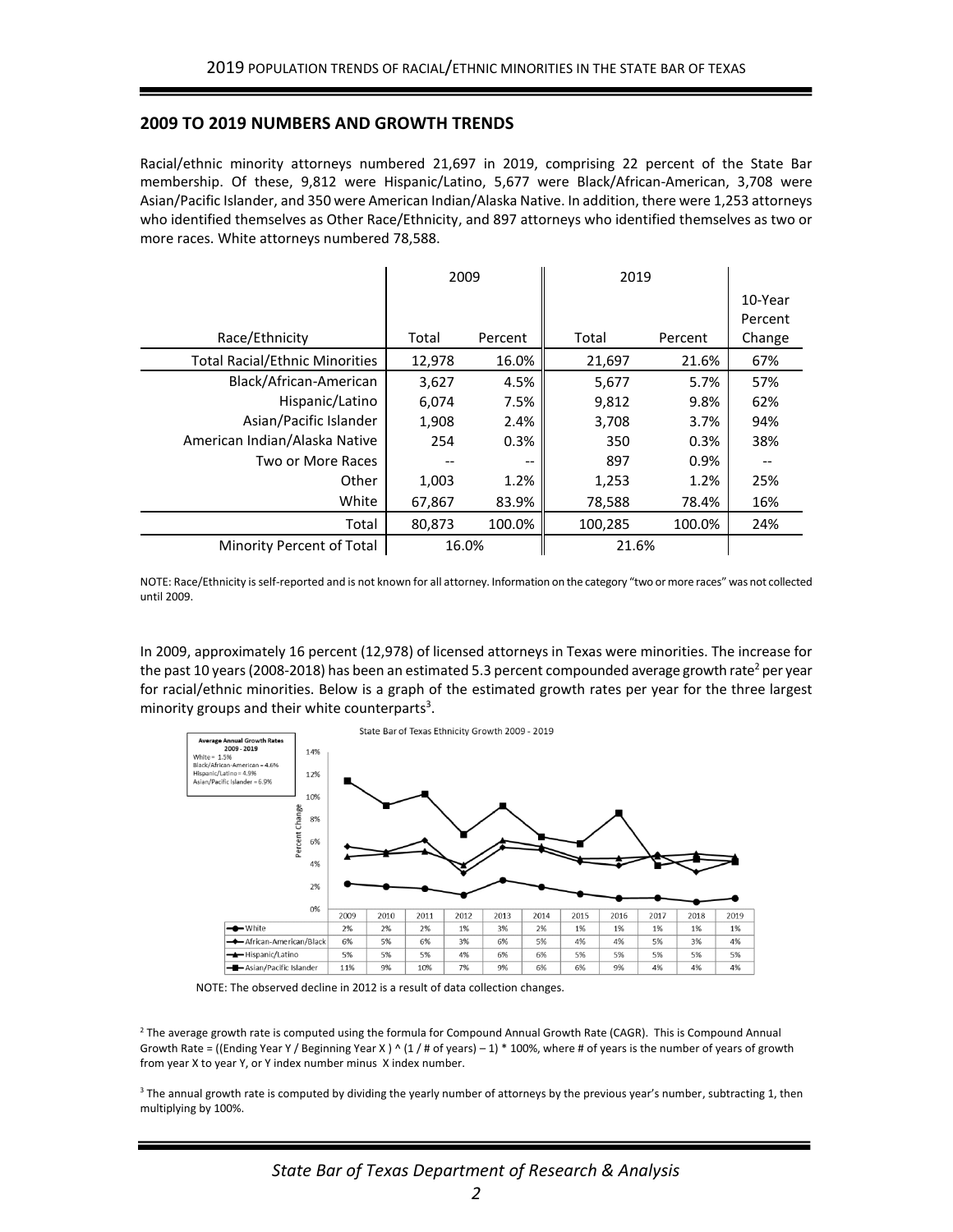# **PROJECTIONS**

Each of the minority groups has an average growth rate that is more than double, and nearly five times greater in the case of Asian/Pacific Islanders than the growth rate of white attorneys. The result of these larger growth rates for racial/ethnic minority groups is that the groups represent an increasing percentage of the Bar's membership. The next graph shows this trend for all racial/ethnic minorities combined from 2009 to 2019 and projected to 2024 using the 2009-2019 average growth rates.



*NOTE: Race/Ethnicity is self-reported and is not known for all attorneys.*

The result of the larger average growth rate of racial/ethnic minorities is seen in the above graph. The number of racial/ethnic minority attorneys is predicted to change from 21,697 in 2019 to a projected 24,233 in 2024.

The average annual rate of increase in membership in the State Bar over the past 10 years, 2009 to 2019, has averaged 6.9 percent for Asian/Pacific Islander attorneys, 4.9 percent for Hispanic/Latino attorneys, 4.6 percent for Black/African-American attorneys, and 3.3 percent for American Indian/Alaska Native attorneys. The growth rate for racial/ethnic minority attorneys combined is 5.3 percent. These growth rates are all at least twice the growth rate of the white attorneys, who have a growth rate of 1.5 percent for the same time period.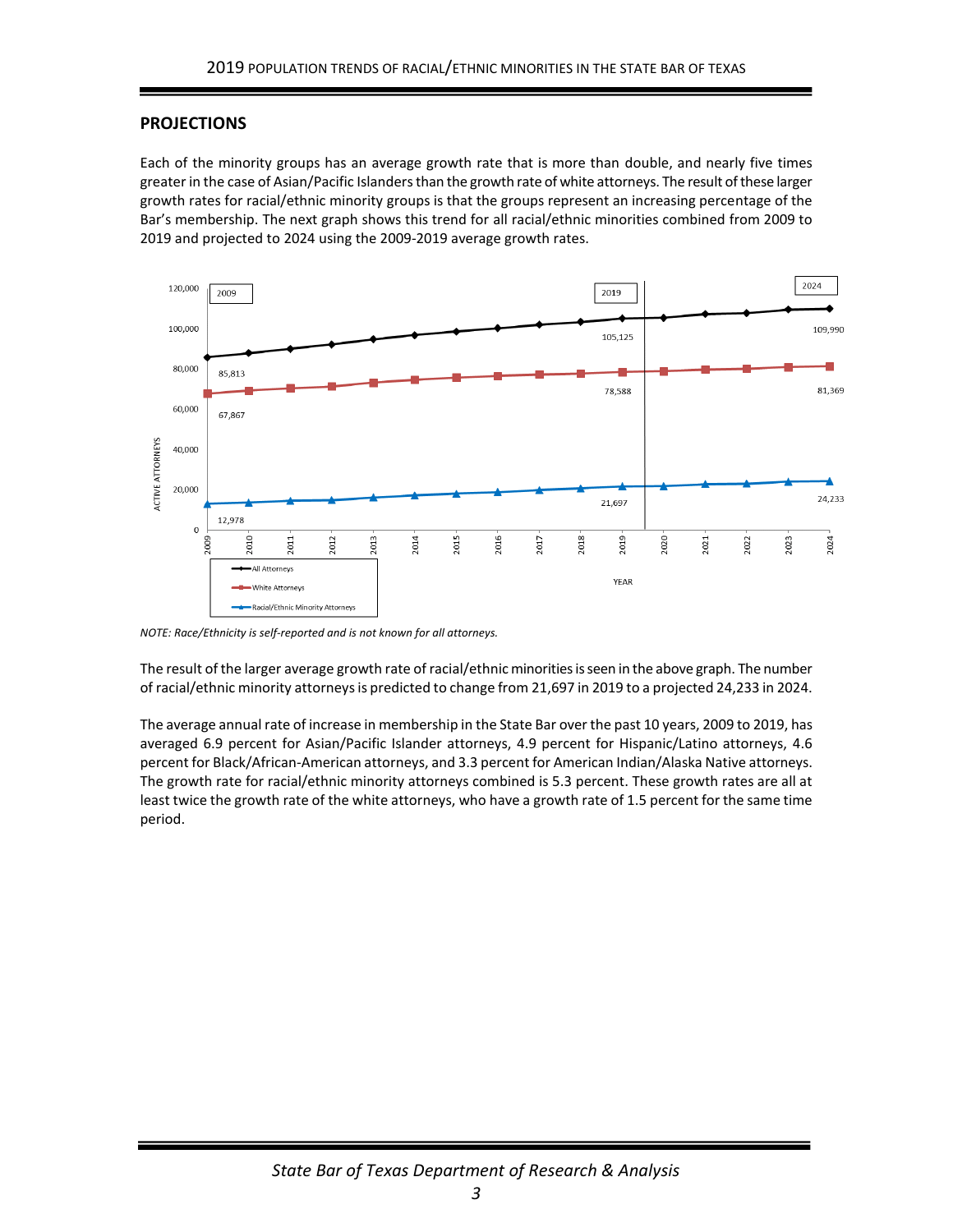## **AGE AND YEARS LICENSED**

A graph of the percentages of racial/ethnic minority attorneys by age group is shown below. As can be seen, there is a trend toward greater representation of racial/ethnic minority attorneys with each younger age group.



The table below shows the medians (50<sup>th</sup> percentile) for age and years licensed<sup>4</sup> categories.

|                               | <b>Median Age</b> | <b>Median Years Licensed</b> |  |
|-------------------------------|-------------------|------------------------------|--|
| <b>Race/Ethnicity</b>         |                   |                              |  |
| All Attorneys                 | 49                | 19                           |  |
| White                         | 52                | 22                           |  |
| Racial/Ethnic Minorities      | 42                | 12                           |  |
| Black/African-American        | 45                | 14                           |  |
| Hispanic/Latino               | 43                | 13                           |  |
| Asian/Pacific Islander        | 39                | 11                           |  |
| American Indian/Alaska Native | 47                | 17                           |  |
| Two or More Races             | 35                |                              |  |
| Other                         | 45                | 16                           |  |

\*NOTE: Information on two or more races was not collected until 2008.

Racial/ethnic minority attorneys are generally younger and have been licensed for fewer years than the overall State Bar membership.

Whereas the median age of white attorneys is 52 years, and the median years licensed is 22, the median age for racial/ethnic minority attorneys is 42 years old and licensed for 12 years. The youngest minority group is made up of attorneys who are two or more races, with a median age of 33, and the median years of licensure is seven.

<sup>4</sup> Based on year first licensed in any jurisdiction.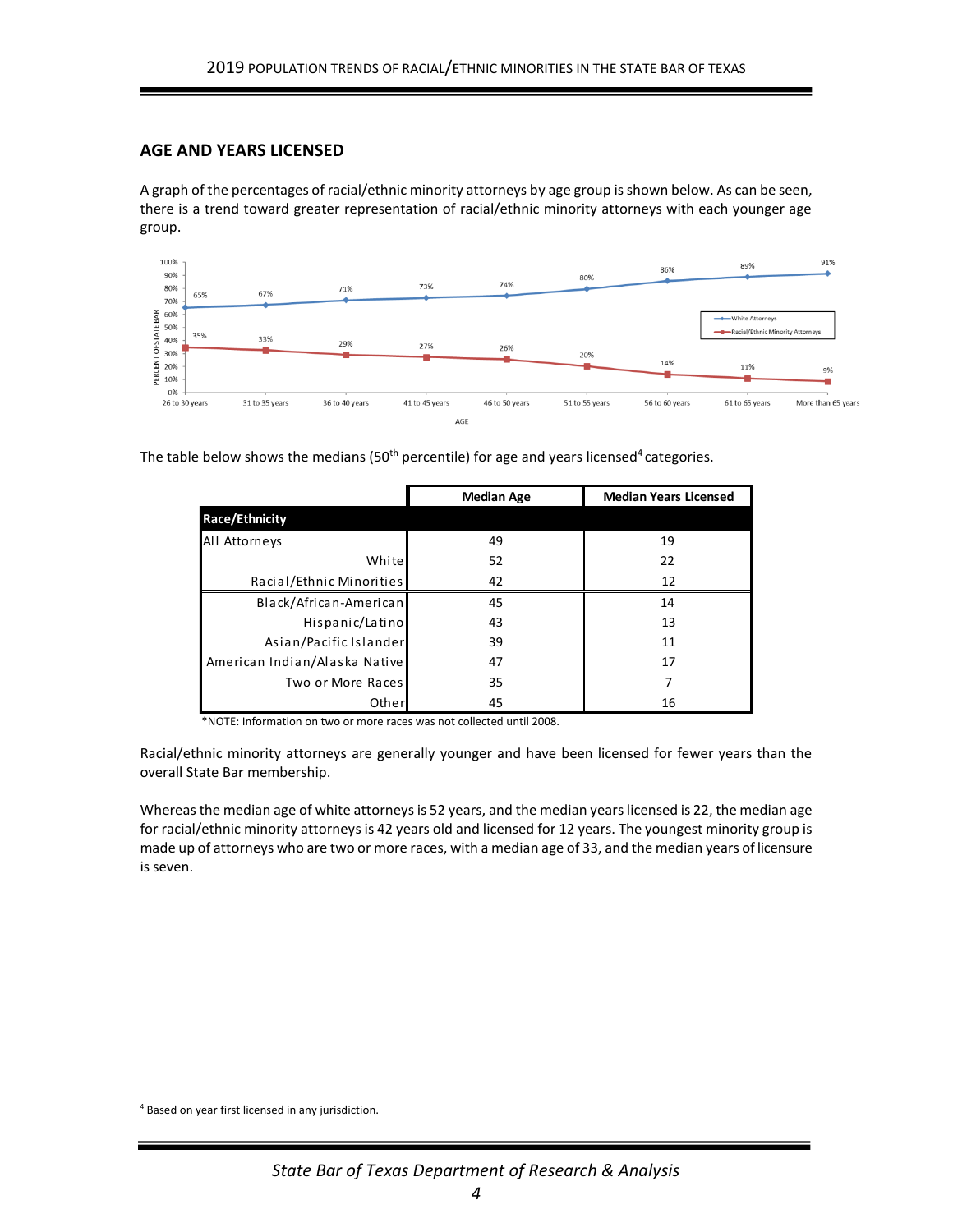#### **OCCUPATION AND LAW FIRM SIZE<sup>5</sup>**

The next table shows statistics on occupation and law firm size. Although slightly less than two-thirds (63 percent) of Texas lawyers work in private law practice, there are significant differences in occupational setting and law firm size across racial/ethnic lines. Minorities have a higher representation among government attorneys – 15 percent of minority lawyers work for a branch of government, compared with 9 percent of white attorneys.

Minority attorneys tend to work in smaller firms than white attorneys. While 39 percent of racial/ethnic minority attorneys work in firms with five or fewer attorneys only 37 percent of all State Bar attorneys do.

|                            | White<br>$N = 78,588$ |         | All Racial/Ethnic Minorities<br>$N = 21,697$ |         | All State Bar Attorneys |         |
|----------------------------|-----------------------|---------|----------------------------------------------|---------|-------------------------|---------|
|                            |                       |         |                                              |         | $N = 105,125$           |         |
|                            | Count                 | Percent | Count                                        | Percent | Count                   | Percent |
| <b>Primary Occupation</b>  |                       |         |                                              |         |                         |         |
|                            | $(N = 64, 156)$       |         | $(N = 15, 337)$                              |         | $(N = 83, 102)$         |         |
| Private Law Practice       |                       |         |                                              |         |                         |         |
| Solo Practitioners         | 13,955                | 22%     | 3,538                                        | 23%     | 18,480                  | 22%     |
| 2 to 5 attorneys           | 9,528                 | 15%     | 2,417                                        | 16%     | 12,434                  | 15%     |
| 6 to 10 attorneys          | 3,395                 | 5%      | 625                                          | 4%      | 4,168                   | 5%      |
| 11 to 24 attorneys         | 3,602                 | 6%      | 626                                          | 4%      | 4,369                   | 5%      |
| 25 to 40 attorneys         | 1,843                 | 3%      | 308                                          | 2%      | 2,218                   | 3%      |
| 41 to 60 attorneys         | 1,059                 | 2%      | 181                                          | 1%      | 1,279                   | 2%      |
| More than 60 attorneys     | 7.673                 | 12%     | 1,346                                        | 9%      | 9,382                   | 11%     |
| Subtotal                   | 41,005                | 64%     | 9,041                                        | 59%     | 52,330                  | 63%     |
| Government Attorney        | 5,760                 | 9%      | 2,244                                        | 15%     | 8,349                   | 10%     |
| Full-Time Judge            | 1,207                 | 2%      | 389                                          | 3%      | 1,664                   | 2%      |
| Law Faculty                | 439                   | 1%      | 112                                          | 1%      | 585                     | 1%      |
| Corporate/In-House Counsel | 7,610                 | 12%     | 1,792                                        | 12%     | 9,774                   | 12%     |
| Other Law Related          | 2,208                 | 3%      | 621                                          | 4%      | 2,973                   | 4%      |
| Other Non-Law Related      | 2,047                 | 3%      | 390                                          | 3%      | 2,525                   | 3%      |
| Public Interest Lawyer     | 607                   | 1%      | 423                                          | 3%      | 1,068                   | 1%      |
| Retired-Not Working        | 2,640                 | 4%      | 190                                          | 1%      | 3,028                   | 4%      |
| Unemployed-Looking         | 202                   | $<$ 1%  | 75                                           | $< 1\%$ | 290                     | $< 1\%$ |
| Unemployed-Not Looking     | 431                   | 1%      | 60                                           | <1%     | 516                     | 1%      |

<sup>5</sup> Occupation and law firm size figures are estimates as these demographics are unknown for some attorneys. Law firm size figures are for private practitioners only.